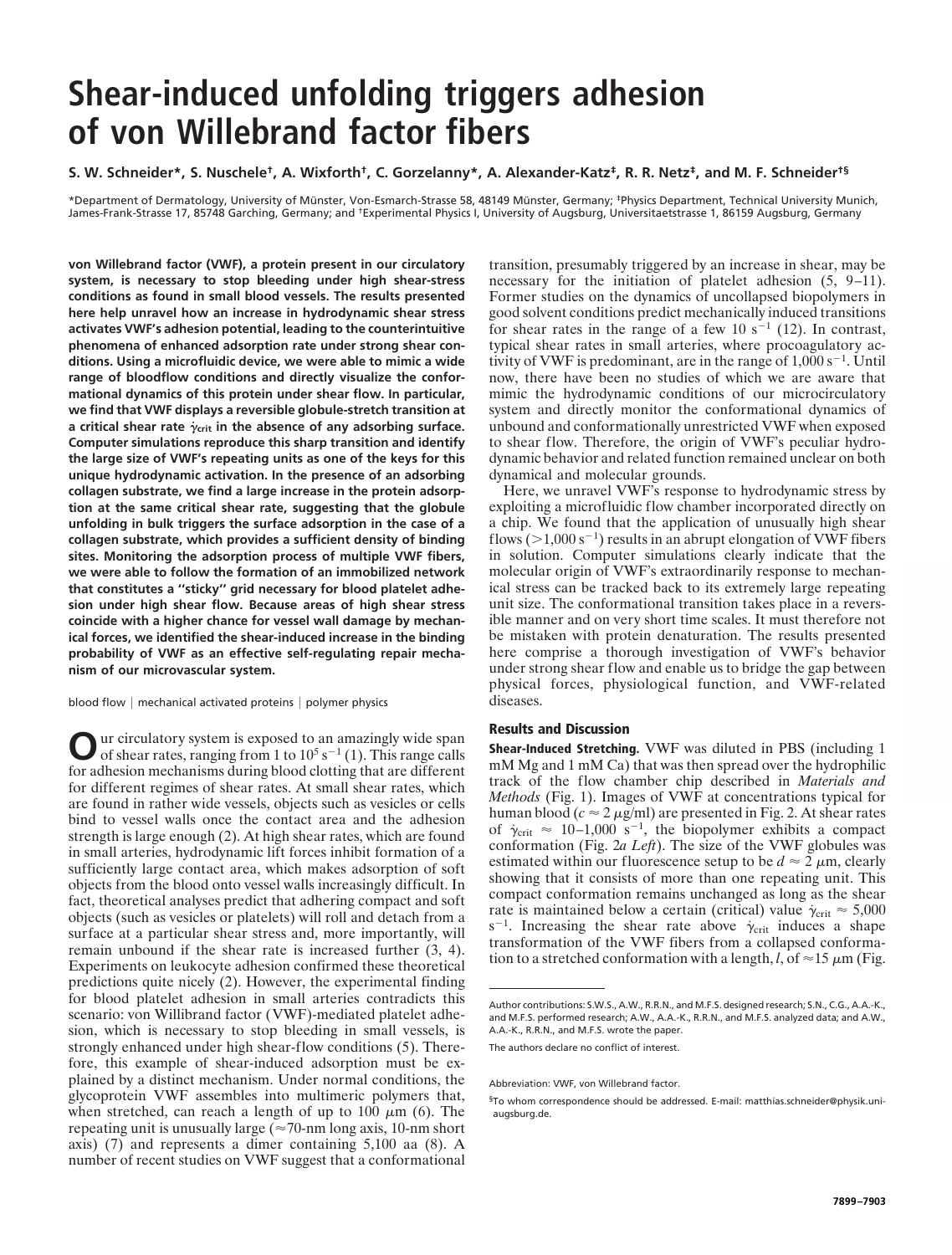

**Fig. 1.** The planar microfluidic device. The blood vessel is modeled by a planar hydrophilic track on an otherwise hydrophobic piezoelectric substrate. A surface acoustic wave, excited electrically, eventually interacts with the confined liquid at the solid–liquid interface and drives the liquid to flow (acoustic streaming). The surface wave basically acts as a localized pump, because its mechanical energy is absorbed by the liquid over only a few micrometers. Due to the small scales of this microfluidic system, it creates a homogenous laminar flow (low Reynold's number) along the channel, mimicking the blood flow in arteries or capillaries.

2*a Right*). Fig. 2*b* shows that this transition is reversible, because the protein immediately relaxed to its compact conformation when the flow was turned off (at time  $t = 0$  ms).

The abrupt nature of the transition can also be seen as a sudden increase in the average extension of the fibers as a function of shear rate, as shown in Fig. 3. These features (reversibility and critical stretching) make VWF a mechanically switchable protein, which, as will be shown, is crucial to its ability to stop bleeding.

The fact that the transition occurs at such a high shear rate cannot be understood from previous studies on linear chains under good solvent conditions (13, 14). For example, it has been shown that DNA of a length that is roughly the same as the VWF fibers studied here will exhibit drastic changes of elongation for shear rates as low as  $30 s^{-1}$  at a viscosity of 1 cP (1 P = 0.1 Pa·sec) (i.e., water or the PBS used here) (12). Our studies, however, indicate that significant changes in conformation occur only at shear rates  $\dot{\gamma}_{\text{crit}} \ge 5,000 \text{ s}^{-1}$ . This value is more than two orders of magnitude higher than that reported for DNA. To explain this large discrepancy, it is necessary to account for the presence of attractive interactions between repeating units (presumably hydrophobic or H bonds) that would hold each VWF fiber tightly together, even under strong shear conditions. Therefore, we propose that a single VWF multimer forms a compact or collapsed structure similar to a folded protein (Fig. 2*a Left*). The difference to a regular protein is that here, all of the repeating units are attracted to each other most likely without any sequence-specific binding preference, assuring the reversible character of the transition, as experimentally confirmed in Fig. 2*b*.

**Hydrodynamic Computer Simulations.** To gain more insight into the unfolding mechanism, we perform hydrodynamic simulations of a single polymer in shear flow under different solvent conditions. Our simulation method incorporates hydrodynamics and solvent flow effects (15). The effective monomer–monomer attraction is modeled by a Lennard–Jones potential (16). Note that the monomers forming the polymer in our simulation are spherical beads of radius *a* and correspond to the repeating unit forming the VWF in our experiment. In the simulations, the only parameters are three dimensionless numbers, namely the rescaled shear rate  $\dot{\gamma}$  (where  $\tau = 6 \pi \eta a^3 / k_B T$  is the characteristic diffusion time of a single bead); *N*, the number of repeating units; and the interaction potential strength,  $\Delta U$ , between two

## a





**Fig. 2.** Dynamic conformational change of VWF under shear. (*a*) Cartoon (*Upper*) and selected fluorescence (*Lower*) images of a video sequence [\(SI](http://www.pnas.org/cgi/content/full/0608422104/DC1) [Movie](http://www.pnas.org/cgi/content/full/0608422104/DC1) 1, acquired at 25 frames per second) of VWF below and above the critical shear rate of a few thousand  $s^{-1}$ . Above  $\dot{\gamma}_{\text{crit}}$ , the protein is in an elongated conformation. The little yellow spots on the protein are meant to represent a variety of known binding sites. To assure that only unbound VWF was detected, the focus of the microscope was set  $\approx$ 10  $\mu$ m above the surface of the chip in the middle of the channel. (*b*) Relaxation of VWF. Selected fluorescence images of a video sequence (SI [Movie](http://www.pnas.org/cgi/content/full/0608422104/DC1) 1, acquired at 25 frames per second). Once the hydrodynamic shear force is reduced below  $\dot{\gamma}_{\rm crit}$  at 0 ms, the protein immediately relaxes back to its compact state. The unfolding process is reversible and presumably does not include protein denaturation.

beads (in units of  $k_B T$ ). Our results for the normalized extension (i.e., the average extension divided by the contour length) of a 50-mer are presented in Fig. 3*d Inset*. The left (open circles) and right (open squares) curves correspond to a polymer in the coil and globular states, respectively. The attractive well depth (in units of  $k_B T$ ) between monomers for the coil and collapsed case are  $\Delta U = 0.416$  and  $\Delta U = 2.08$ , respectively. On the lower horizontal axis in Fig. 3*d Inset*, we show the rescaled units for the shear rate,  $\gamma\tau$ , that we use in our simulations. Note that the monomer radius  $a$  and solvent viscosity  $\eta$  only enter this rescaled shear rate, and thus our simulations are valid for arbitrary monomer radius  $a$  and solvent viscosity  $\eta$ . In the upper horizontal axis in Fig. 3*d Inset*, we restore physical units by making a specific choice for these parameters, namely a repeating unit or radius of  $a = 80$  nm in a fluid with a viscosity similar to that used in the experiments, i.e.,  $\eta = 1$  cP. We have purposely chosen a relatively large value for the bead (monomer) size so that the critical shear rate for the collapsed polymer is close to the experimental value. As shown by the upper scale in Fig. 3*d Inset*, the extension of the coiled polymer (circles) grows for  $\dot{\gamma} > 10 \,\mathrm{s}^{-1}$ (vertical dotted line) and saturates at a value of approximately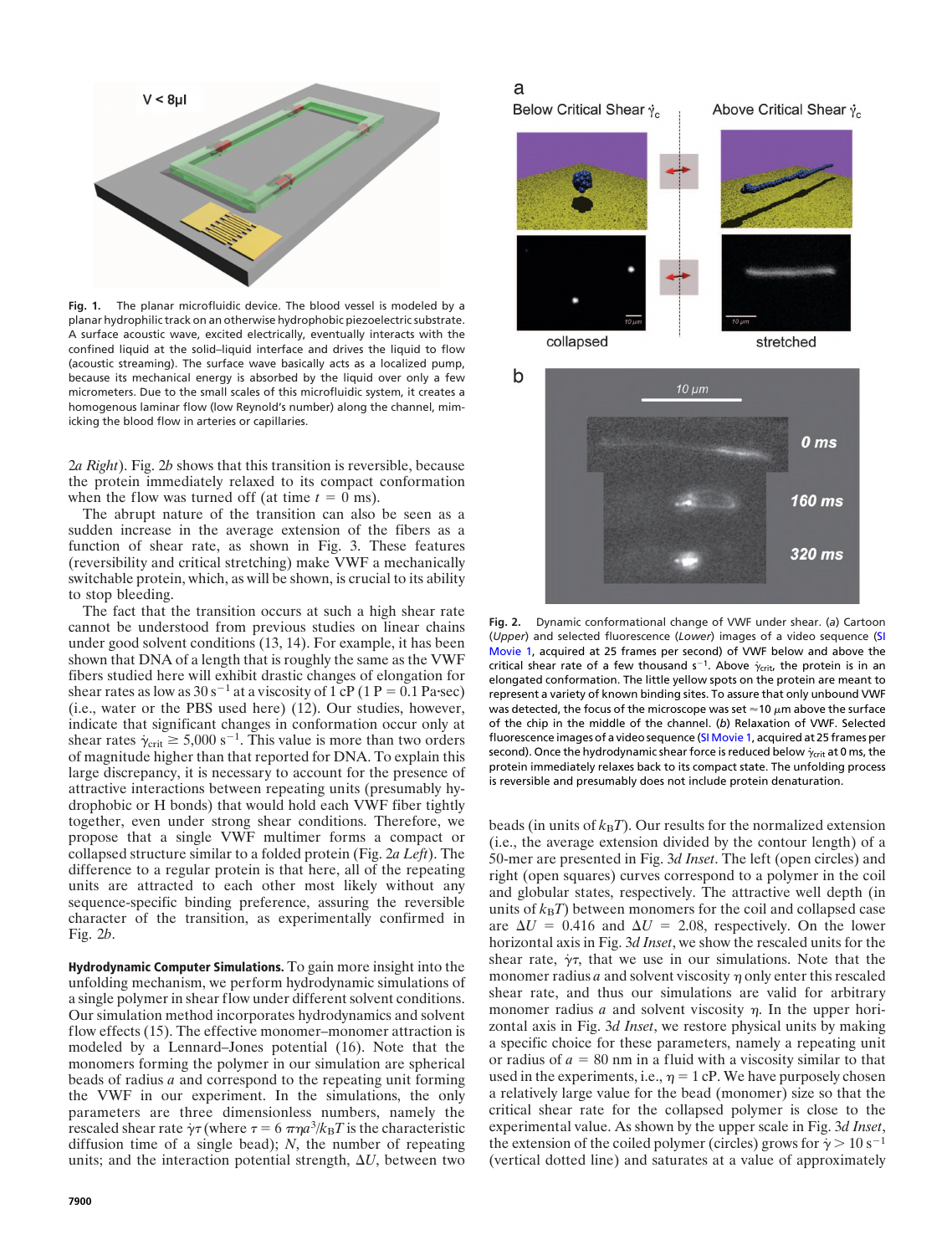

**Fig. 3.** Typical polymer configurations, coiled (*a*), collapsed (*b*), and stretched (*c*), observed at different solvent conditions and different values of the shear rate [images were selected from our computer simulation (SI [Movie](http://www.pnas.org/cgi/content/full/0608422104/DC1) [2\)](http://www.pnas.org/cgi/content/full/0608422104/DC1)]. (*d*) The experimentally determined average extension (open squares) and the normalized rate of adhesion (filled diamonds) of VWF multimers as a function of the shear rate (SI [Movie](http://www.pnas.org/cgi/content/full/0608422104/DC1) 3). The vertical dashed line is located at the critical shear rate, and the letters denote the type of prevalent polymer conformation as illustrated in the sketches. (*Inset*) Simulation results for the normalized extension (equal to the average extension divided by the contour length) of a 50-mer as a function of the dimensionless shear rate  $\gamma\tau$  (lower scale) and the physical shear rate  $\dot{\gamma}$  using a monomer size  $a$  = 80 nm and a viscosity  $\eta = 1$  cP (upper scale). The coiled (open circles) and the collapsed (open squares) polymers have an attractive contact potential depth of  $\Delta U =$ 0.416 and  $\Delta U = 2.08$  (in units of  $k_B T$ ), respectively. The vertical dotted and dashed lines correspond to the shear rates at which the coiled and collapsed polymers start exhibiting strong elongations, respectively, as determined by a maximum in the higher-order cumulants. The linesjoining the data points are just to guide the eye.

one half the contour length, in agreement with previous experimental and theoretical studies (12, 17). In comparison, the collapsed chain (squares) abruptly "unfolds" at shear rates  $\dot{\gamma}$  >  $5,000 s<sup>-1</sup>$  (vertical dashed line), which is more than two orders of magnitude higher compared with that for the coiled polymer. Thus a 5-fold increase in attractive strength leads to a  $>$  100-fold increase in the threshold shear rate. Changing the monomer size *a* leads to drastic changes in the critical shear rate; using scaling arguments based on the presence of protrusion excitations, it can be shown that the critical shear rate for unfolding obeys the scaling law  $\dot{\gamma}_{\text{crit}} \approx \Delta U^2 L^{1/3} a^{-10/3} / (\eta k_B T)$  (16), where *L* is the polymer length and *a* is the monomer size. An important conclusion from the scaling law is that the critical shear rate depends much more sensitively on the effective monomer size *a* than it does on the polymer length *L*. Consequently, to tune the critical shear to a low enough value to observe unfolding at the typical shear rates found in small arteries, it is more efficient to increase the effective monomer size (repeating unit) at constant length *L* than to decrease the length of the polymer at constant monomer size *a*. Seemingly, this is the strategy adopted by nature, because it has been recently confirmed by neutron scattering experiments that the repeating unit of VWF in solution is a prolate ellipsoid with dimensions of 70 nm and 10 nm along its major and minor axes, respectively (7). For  $\Delta U \approx$ 2 (in units of  $k_B T$ ), the monomer radius that gives a critical shear rate close to the experimental results is 80 nm, which is of the order of the long axis of the VWF repeating unit. The almost quantitative agreement might be fortuitous, as in the simulations we model repeating units as spheres, whereas the VWF units are ellipsoidal. Along the same lines, we note that the effective potential between VWF monomers is unknown to this date, so the value chosen in the simulations is only a reasonable guess for VWF monomer interactions, considering that it is a rather weakly collapsed multimeric protein. It is possible to reduce the attractive interaction to even smaller values while still retaining the collapse character of the multimer. In particular, one could consider  $\Delta U \approx 1$  (in units of  $k_B T$ ), which would reduce the dimensionless critical shear rate by a factor of 5 and imply an effective monomer size of  $a \approx 50$  nm, which would still be compatible with experimental values. Modifications of the interaction strength could in fact be triggered by mutations in the amino acid sequence and might be the cause for VWF-related diseases. Finally, our simple simulation model captures the essential ingredients of shear-induced unfolding of collapsed polymers and predicts that unfolding at physiological shear rates occurs only if the effective hydrodynamic size of the repeating unit is large (on the order of tens of nanometers). The simulation further provides a hint as to why the effective monomeric size of VWF is so large. More detailed experimental information on the structure and interactions of VWF, such as its rigidity and the mechanical properties of the connecting regions, would be very helpful for more accurate modeling and for a better understanding of the phenomenology of globular proteins under hydrodynamic shear.

**Force-Induced VWF Adhesion and Network Formation.** After studying the effect of shear flow on the shape of VWF multimers, we investigated the role of the conformation (compact or elongated) on its adhesive properties. We therefore loaded a collagen-coated microfluidic channel with labeled protein  $(c \approx 1)$  $\mu$ g/ml) and monitored the number of immobilized fluorescently labeled proteins per area and time while slowly increasing the shear rate. As can be seen in Fig. 3, the rate of adhesion (filled diamonds) as a function of shear rate precisely follows the jump in protein length as observed for the free (unattached) protein. Because there is nearly no adsorption detectable below the critical shear rate of  $\gamma_{\text{crit}} \approx 5,000 \text{ s}^{-1}$ , we conclude that VWF adhesion on a collagen-coated surface is triggered by its conformation. At first glance, this seems contradictory because one would expect that adhered proteins should be ripped away more readily at higher flow rates. However, the number of exposed binding sites (indicated by the little yellow dots in Fig. 2) is strongly increased during the stretching of the VWF multimer. As soon as one of the elongated fibers touches the surface, it simultaneously binds at multiple sites and is therefore more likely to be held and attached to the surface. As more and more VWF fibers adhere to the surface they eventually start to form a protein network (Fig. 4) by self association or polymerization (9, 18, 19), representing a very sticky substrate for blood platelets.

The critical shear rate  $\dot{\gamma}_{\text{crit}}$  is expected to be somewhat lower in the microcirculatory system of the human body. The most obvious candidates responsible for this are the increased viscosity as well as the binding or adsorption of platelets or plasma proteins on the VWF surface. Both conditions are supposed to decrease the critical shear rate of VWF stretching.

In Fig. 5 we show that blood platelets do not only bind to surface-immobilized VWF but also to unbound VWF under flow, showing that soluble VWF is still haemostatically active.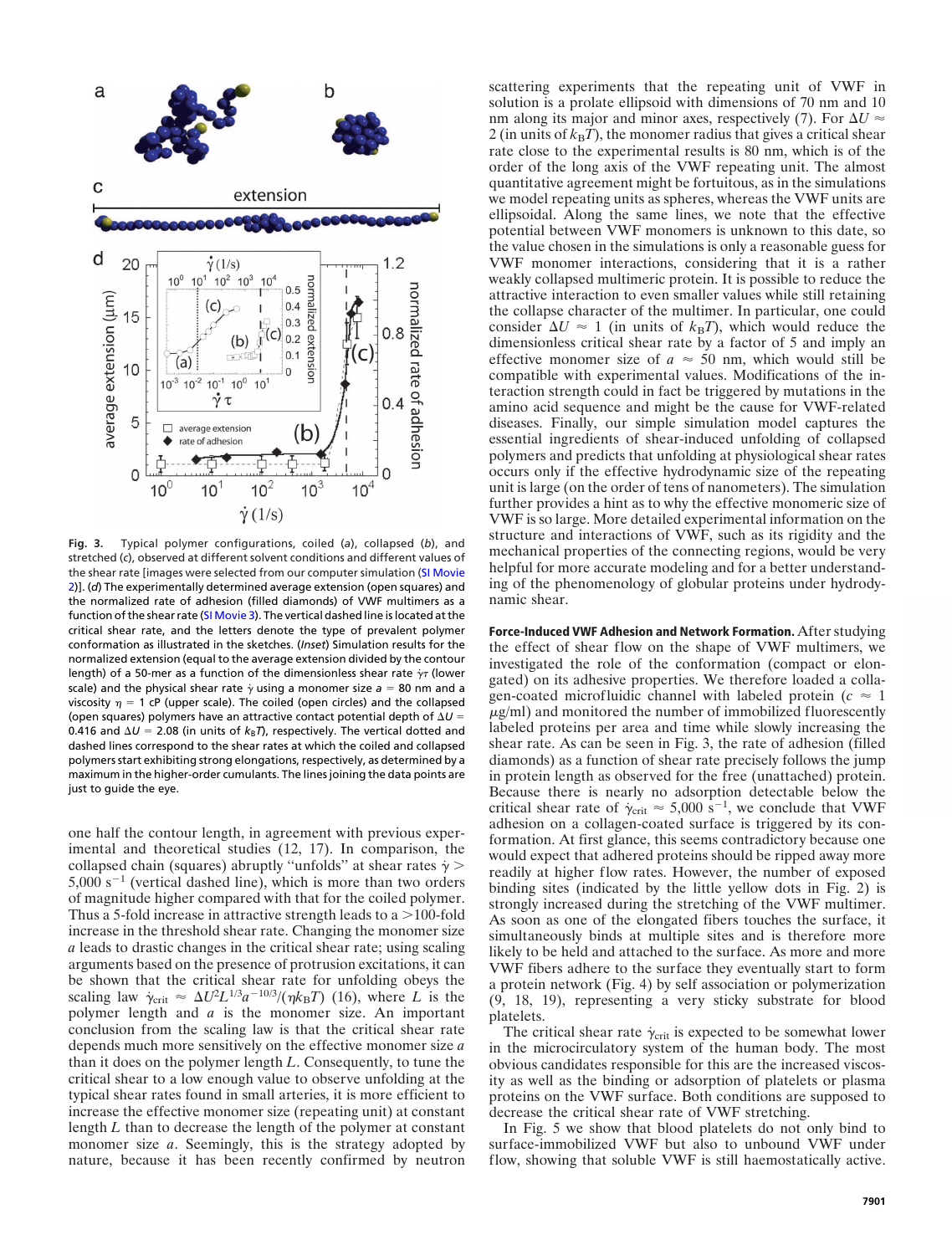

Fig. 4. Adhesion of VWF. (a) Below the critical shear rate  $\dot{\gamma}_\text{crit}$ , only few VWF coils adhere to the collagen coated surface. (*b*) VWF adhered at high shear rates forms a spider web like network, which represents a very adhesive substrate for blood platelets.

The qualitative behavior of the binding process (a rather sharp transition at a certain shear rate) and the order of magnitude of  $\dot{\gamma}_{\rm crit}$  is similar to the VWF–collagen interaction presented in Fig. 4. However, our first results clearly indicate that the absolute value of  $\dot{\gamma}_{\text{crit}}$  is reduced by at least 25% (<3,500 s<sup>-1</sup>), probably due to an increased dragging force once platelets start to bind to the protein surface. The formation of aggregates between blood platelets and soluble VWF raised the question of why (to our knowledge) no such aggregates have been found under physiological conditions. There are probably two reasons. From a hydrodynamical point of view, the high shear flow conditions necessary to initiate the blood platelet–VWF associations are rather rare away from the surface, decreasing the probability to find the protein in the haemostatically active (stretched) conformation. From a biochemical perspective, the presence of the VWF degrading enzyme ADAMTS13 may avoid aggregate formation by cleaving VWF (20). Indeed, when we added ADAMTS13 into our microfluidic channel and exposed it to high shear, the formation of an adhesive VWF web was significantly decreased [see supporting [information](http://www.pnas.org/cgi/content/full/0608422104/DC1) (SI) Fig. 6]. Taking both arguments together, we conclude that the *in vivo* association of VWF with blood platelets under bulk conditions is a rather unlikely scenario when compared with immobilized VWF–platelet association. However, under rather pathopysiological conditions (e.g., ADAMTS13 deficiency or stenotic conditions) the probability of VWF–platelet association is significantly increased (21).

## **Conclusion**

To summarize, we have identified VWF fibers as hydrodynamically activated biopolymers, being haemostatically active only under high shear rates. We point out that the observed critical activation threshold ( $\dot{\gamma}_{\rm crit} \approx 5,000 \,\rm s^{-1}$ ) falls in the same range as the wall shear rate found in small vessels  $\gamma_{\text{crit}} > 1,000 \text{ s}^{-1}$  (1). Therefore, the probability for VWF to undergo a discontinuous, conformational transition and thereby become hemostatically active increases dramatically under rather harsh hydrodynamic conditions, for which mechanically induced vessel damage due to high wall shear rates is more likely. This finding unravels the dynamics of VWF as the foundation of a self-adjusting repair mechanism for vascular injury under strong shear conditions and provides clues for understanding vessel and clotting dysfunctions, such as arteriosclerosis, thrombosis, and von Willebrand disease.

Generalizing these results, we envision the possibility for engineering functional polymers that could serve, for example, as local shear stress detectors. A second application would be smart materials that, as additives, would automatically detect and seal small holes in pipes at sights of high mechanical stress.

#### **Materials and Methods**

**The Flow Chamber Chip.** To study the hydrodynamic response of VWF, we used a planar microfluidic device (described in Fig. 1) (22) that mimics blood flow in small blood vessels (SI [Movie](http://www.pnas.org/cgi/content/full/0608422104/DC1) 4). Applying a high-frequency signal to a set of electrodes (interdigital transducers) on a piezoelectric substrate  $(LiNbO<sub>3</sub>)$  excites a surface acoustic wave. When the wave hits the solid–liquid interface, it transmits its acoustic energy into the liquid over a very small distance. The resulting pressure gradient acts like a localized nanopump, a phenomenon called acoustic streaming (23, 24).

To confine the water laterally, a hydrophilic channel on an otherwise hydrophobic substrate (silanized with octadecyltrichlorsilane) is created by optical lithography. In this way, we are able to design a microfluidic flow chamber on the chip surface. To keep the standard protocols for surface biofunctionalization, the chip surface is sputtered with a 20-nm-thick layer of glass  $(SiO<sub>2</sub>)$ . Because of the fast attenuation of the surface acoustic wave once it enters the water channel, this nanopump does not modify the conformation of molecules adsorbed or grafted to the substrate surface. Additional experimental advantages are the exact tunability of the applied shear rate (we checked by



Fig. 5. Blood platelet –VWF aggregation under high shear flow ( $\dot{\gamma} \approx 4,000$  s<sup>-1</sup>). Blood platelets ( $\approx$ 1  $\mu$ m) are immobilized on the free end of a VWF fiber only when  $\dot{\gamma}$   $\approx$  3,500 s $^{-1}$ . The white line indicates the underlying VWF and is given as a guide to the eye (see also SI [Fig.](http://www.pnas.org/cgi/content/full/0608422104/DC1) 7). (Scale bar, 10  $\mu$ m.)